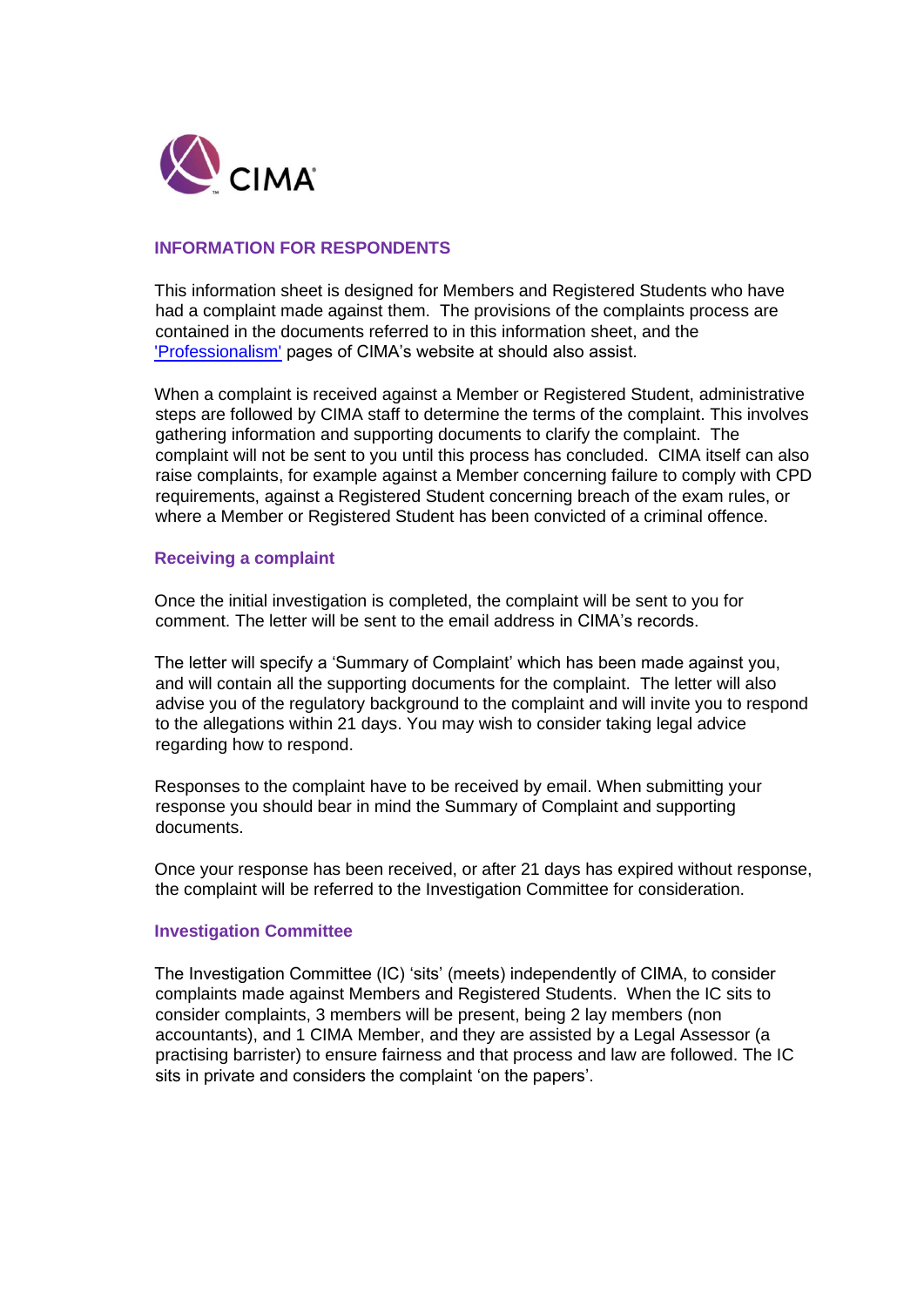The IC decides whether there is a real prospect of the facts of the complaint being proved and whether there is a real prospect of misconduct being proved (a *prima facie*  case of misconduct). The IC can also adjourn consideration of the complaint to request further information. If the IC decides that there is no *prima facie* case then the complaint is closed.

If the IC decides that there is a *prima facie* case of misconduct for you to answer then it can either:

- Refer the complaint to the Disciplinary Committee (DC) for a full public hearing  $\bullet$
- Offer you a consent order

## **Consent order**

The IC can ask if you will agree to a sanction being applied (a consent order), without the need for the complaint to go to a DC 'hearing'. The range of sanctions that the IC can offer includes admonishment, reprimand, severe reprimand and a fine. The IC can also include a payment of costs as part of the consent order.

If a consent order is offered by the IC, CIMA staff will write to you with the proposed sanction(s) and costs (if any). If you want to accept the consent order, then it has to be signed and emailed to CIMA within 21 days. If it is not received within this time, then the complaint is referred to the DC.

If you return the consent order to CIMA duly signed, a finding upholding the complaint is made, the sanction is imposed and, subject to any appeal from the complainant, the complaint can be closed. (A complainant has a right to appeal the IC's decision to dispose of a complaint by consent order.) The outcome of the complaint will be published on CIMA's website, in Financial Management and in accordance with CIMA regulations.

If the consent order contained a fine or costs, then an invoice will be sent to you by CIMA Finance. Fines and payments of costs are payable within 30 days of the invoice, and failure to pay can be a disciplinary offence. The fines and costs can also be enforced by UK courts.

### **Disciplinary Committee**

The complaint can be referred to the Disciplinary Committee (DC) by the IC or automatically if a consent order is not accepted.

When this happens CIMA takes over the role of complainant and will gather evidence, including witness statements and present the case at the DC 'hearing'. CIMA may use solicitors for this role. You will be sent a Notice of Hearing at least 35 days prior to the date of the hearing.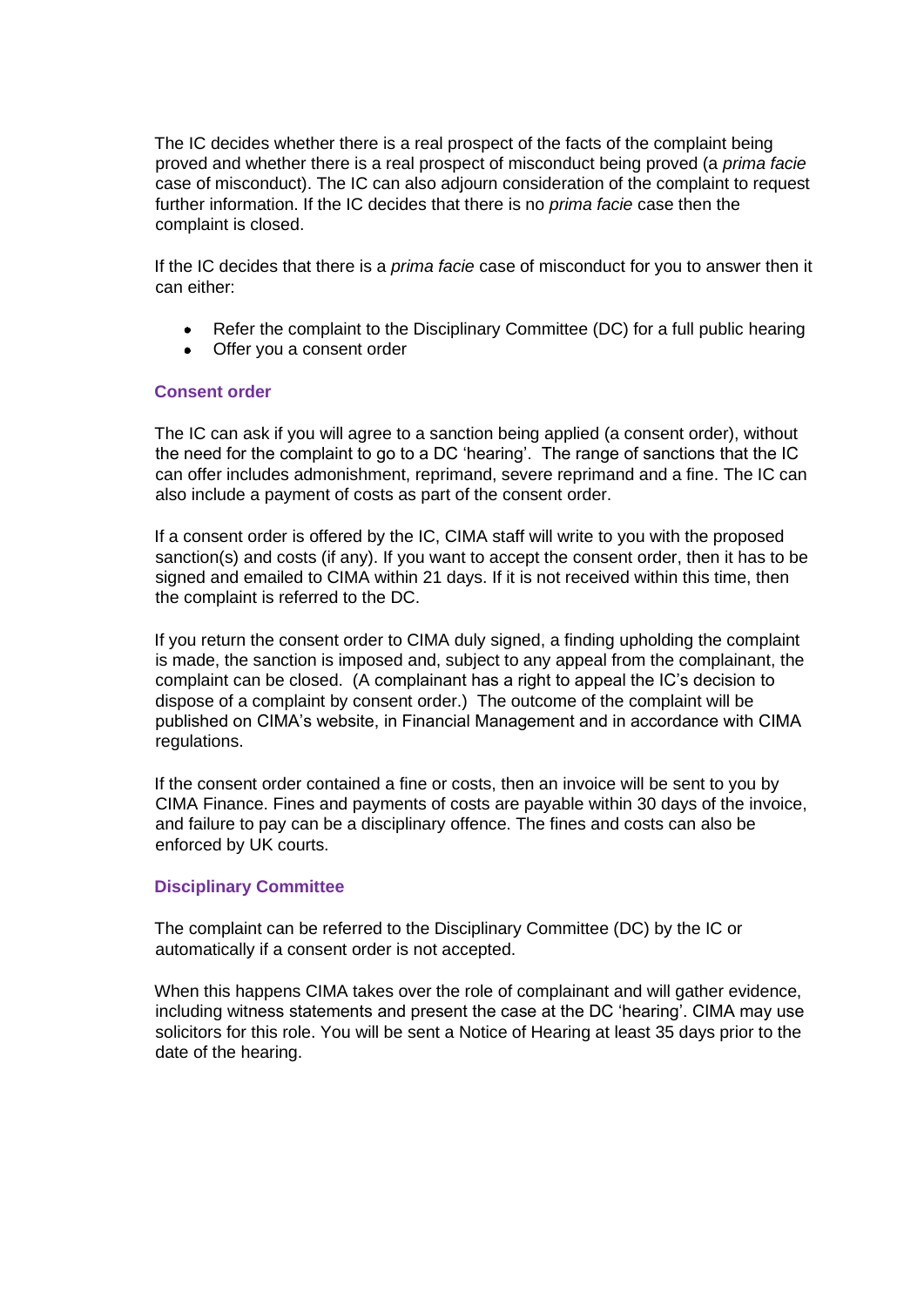The Notice of Hearing tells you the date of the hearing, specifies a formal Charge of misconduct and encloses a bundle of documents including witness statements. It also contains a checklist of information you should provide before the date of the hearing. This includes a statement of your means to pay fines and costs. If this is not provided then the DC can assume that you have the ability to pay any fines or costs ordered. An estimate of the costs will be enclosed with the Notice of Hearing.

When the DC 'sits' (meets) to hear a case, 3 members will be present, being 2 lay members (non accountants), and 1 CIMA Member, and as with the IC, they are assisted by a Legal Assessor (a practising barrister) to ensure fairness and that process and law are followed.

The DC sits in public and members of the public and press are free to attend if they wish. You have the right to attend, be represented, give evidence and cross examine witnesses. DC hearings are held in London and if you are in another part of, or outside, the UK, then CIMA can arrange for you, or witnesses, to participate via video or conference call link if you are unable to attend in person, and if facilities are available.

The hearing process is formal and you may wish to consider being legally represented. The hearing format follows a 3 stage process:

First the DC considers whether the facts of the complaint are proved. They will ask you whether or not you admit any of the facts in the Charge. If you do, then the DC moves to the next stage. If you do not admit any of the facts in the Charge, then CIMA will present its evidence, and witnesses can be called to give evidence. At this stage, only the facts are being considered.

If the DC decides that the facts are proved, then it will decide whether the facts amount to misconduct. You will be asked whether, on the basis of the facts that have been proved, if you admit misconduct. If you do admit this then the DC will move to the next stage, if you do not then CIMA will make submissions on misconduct.

If the DC decides that the facts do amount to misconduct, then a finding is made against you and the DC will consider what sanction, if any, to impose. You will be invited to comment on sanction and you can offer mitigation. The DC can also order that you pay all or part of the costs of the hearing. The costs can be quite substantial and are generally a lot more than at IC level.

At each stage of the process when the DC is ready to consider its decision it will leave the hearing room to consider in private. The DC will then come back into the hearing room to announce its decision.

The DC has a wider range of sanctions than the IC, which includes suspension and expulsion.